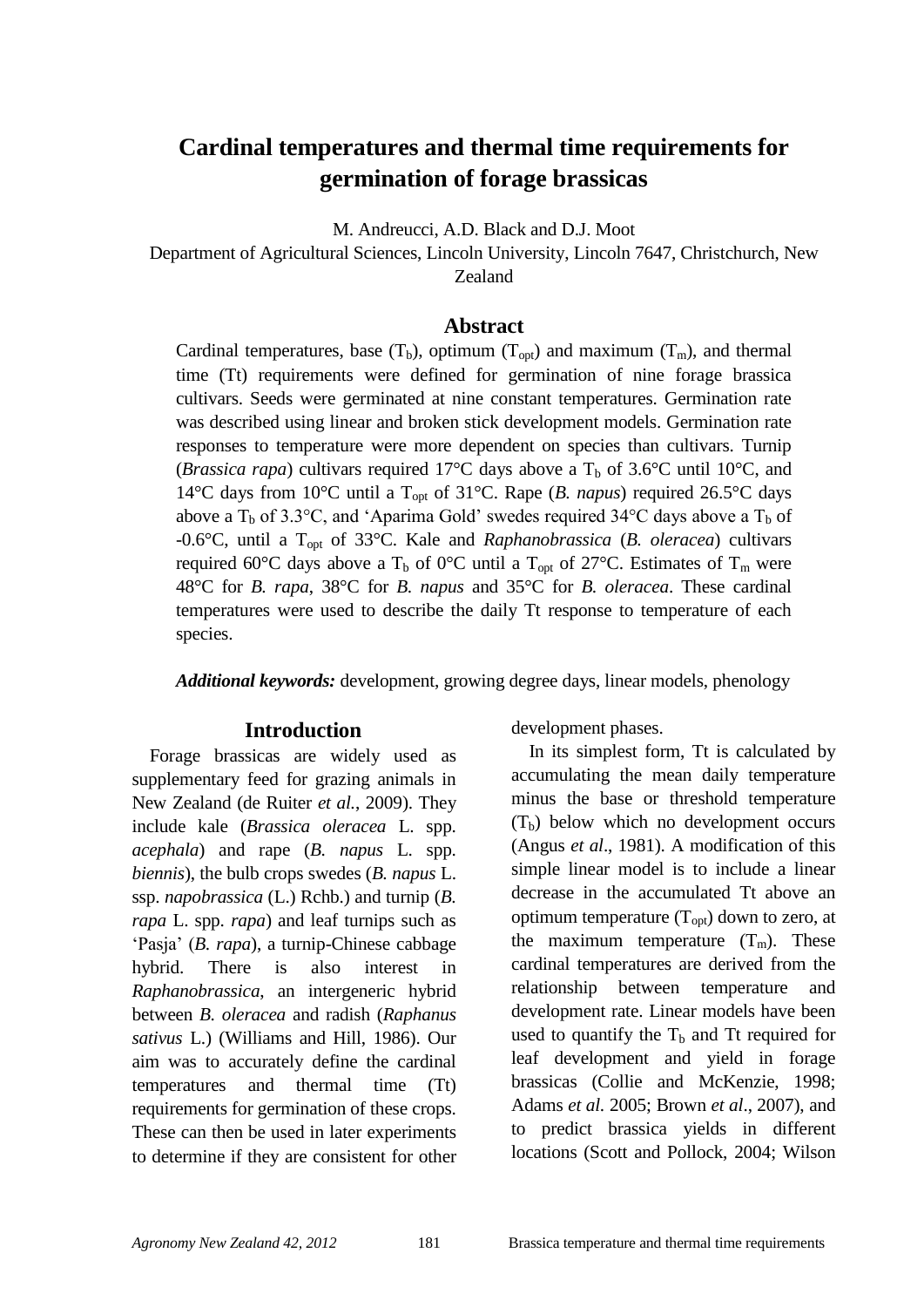*et al.*, 2004). For these studies  $T_b$  was between 0 and 4°C. Bilinear or broken stick models have been used to determine the cardinal temperatures and Tt requirements of several pasture species and cultivars (Black *et al*., 2006; Lonati *et al*., 2009), but there were few documented results on the cardinal and Tt requirements for development of forage brassicas.

A problem of estimating cardinal temperatures, especially  $T_b$ , from field experiments is that the data generated may have only a narrow temperature range. This can result in inaccurate cardinal temperatures (Bonhomme, 2000), in particular  $T<sub>b</sub>$ . This occurs because low temperatures are not reached consistently in the field and therefore a large extrapolation to the x-axis is required to determine  $T_b$ . To overcome this, incubator and controlled environment experiments over a wide temperature range can be used to produce data physiologically more realistic (Angus *et al*., 1981). These also enable the estimation of  $T_{\text{opt}}$  and  $T_{\text{m}}$ . Cardinal temperatures are then defined from the relationship between constant temperatures and development stage (Moot *et al*., 2000; Black *et al*., 2006; Lonati *et al*., 2009;).

The objective of this paper was to determine cardinal temperatures and Tt requirements for germination of forage brassicas. Specific emphasis was placed on defining  $T_b$  and  $T_{opt}$  because of their

importance in determining Tt requirements in the field. Two statistical models were tested to determine these cardinal temperatures, namely linear and broken stick methods.

# **Materials and Methods**

Seeds of nine forage brassica cultivars (Table 1) were germinated at constant temperatures (5, 10, 12, 15, 20, 25, 30, 35 and 38°C) in unlit incubators (Sanyo MIR 152, Sanyo Electric Co., Japan). Temperatures were monitored using a HOBO data logger (Onset Computer Corporation, Bourne, Massachusetts, USA) every 30 minutes. Target temperatures were used for all calculations once deviations in temperature were not significant. Fifty seeds were placed on filter paper, soaked with distilled water, in each of three Petri dishes per cultivar for incubation at each temperature. No preconditioning treatments were applied. Distilled water was added as required to ensure moisture was not limiting for germination.

Germinated seeds were counted and removed twice a day for 5-25°C treatments and three times a day for warmer temperatures. Seeds were considered germinated when the length of the radicle exceeded the diameter of the seed. Petri dishes were re-randomised after each count and counts continued until germination ceased.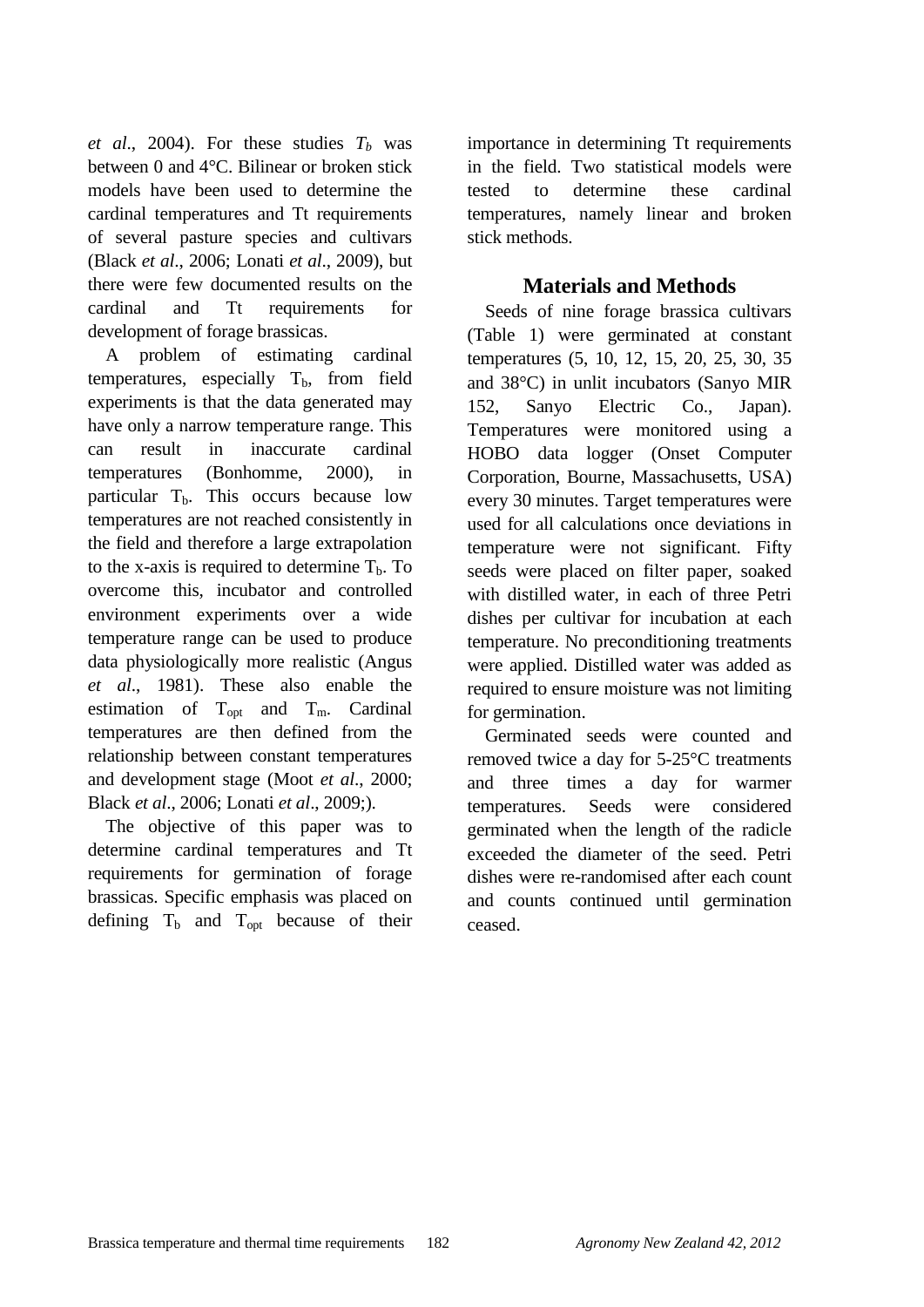| Cultivar                     | <b>Species</b>                                       | Common name     |
|------------------------------|------------------------------------------------------|-----------------|
| <b>Barkant</b>               | Brassica rapa spp. rapa                              | Turnip          |
| Green Globe                  | B. rapa spp. rapa                                    | Turnip          |
| Pasja                        | B. rapa spp. Rapa $\times$ B. rapa spp. pekeninensis | Leafy turnip    |
| Aparima Gold                 | B. napus spp. napobrassica                           | Swede           |
| Goliath                      | B. napus spp. biennis                                | Rape            |
| Titan                        | B. napus spp. biennis                                | Rape            |
| Gruner                       | B. oleracea spp. acephala                            | Kale            |
| Regal                        | B. oleracea spp. acephala                            | Kale            |
| Raphanobrassica <sup>1</sup> | B. oleracea spp. acephala x Raphanus sativus         | Raphanobrassica |

**Table 1:** Cultivars and species of forage brassicas tested.

<sup>1</sup>This seedlot was unnamed and is therefore referred to as '*Raphanobrassica*'.

#### **Data analysis**

Final germination percentage and number of days required to reach 75% of final germination  $(t_{75})$  were determined by fitting a Gompertz curve (Seber and Wild 1989) to cumulative germination percentage G over time t for each Petri dish (Figure 1). The Gompertz function was:

$$
G = a + ce^{-e^{-(t-m)}}
$$
 Equation 1

with asymptote a (set to zero), final germination percentage c, time in days t*,*  and shape parameters b and m. The direction of the response was set to the right  $(c > 0$  when  $b > 0$ ). The Gompertz equation was differentiated as Equation 2 (Black *et al*., 2006) to find time to 75% of final germination (Figure 1) and germination rate was the reciprocal of  $t_{75}$ .

$$
t_{75} = m - \frac{ln(-ln(0.75))}{b}
$$
 Equation 2

The linear and broken stick models were fitted to germination rates for each cultivar to quantify the influence of temperature T on development rate D. The linear model was:

 $D = (T - T_b)/a$ Equation 3 where q is Tt required to reach 75% of final germination. From linear regression:

$$
T_b = -intercept/slope
$$
 Equation 4

$$
Q = 1/\text{slope}
$$
 Equation 5

The broken stick model was:

$$
D = (T - T_b)/q_1
$$
, when  $T \le T_{opt}$  Equation 6

$$
D = (T_m - T)/q_2, when T \ge T_{opt}
$$
 Equation 7

where  $q_1$  and  $q_2$  are the Tt required for germination below and above  $T_{\text{out}}$ respectively. From broken stick regression Equations 8 and 9 are for the first line segment, Equations 10 and 11 for the second line segment and  $T_{opt}$  is the xcoordinate of the break point.

| $Tb$ = -intercept/slope  | Equation 8  |
|--------------------------|-------------|
| $q_1 = 1$ /slope         | Equation 9  |
| $T_m$ = -intercept/slope | Equation 10 |
| $q_2 = 1$ /-slope        | Equation 11 |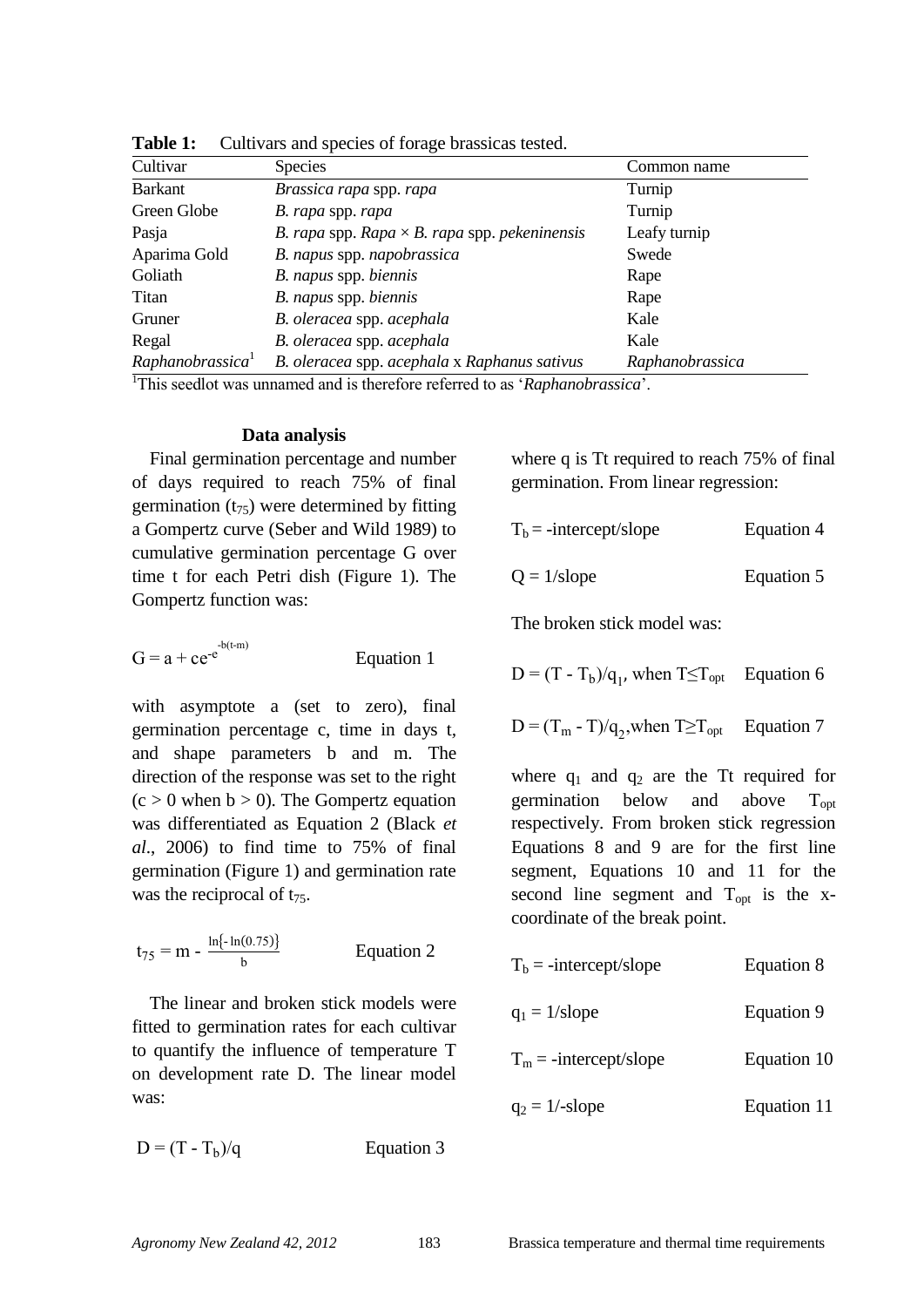The standard errors (SE) for  $T_b$ ,  $T_{opt}$  and  $T_m$  were obtained from statistical derivatives in the linear and broken stick regression analyses. The SEs for  $q$ ,  $q_1$  and q<sup>2</sup> were calculated as:

$$
SE_{slope}/slope^2 \t\t Equation 12
$$

To enable direct comparisons of q between cultivars, the linear model was also fitted with  $T<sub>b</sub>$  (and therefore the intercept) set to zero, and q and its SE were calculated as before.

The models were fitted and data analysed in GenStat (version 14, VSN International Ltd, UK). Treatment effects on final germination percentage were analysed using an analysis of variance (ANOVA) which dealt with the pseudo-replicate Petri dishes

within temperatures. Differences in mean estimates of cardinal temperatures and Tt requirements between the linear and broken-stick models, and between species groups (*B. rapa*, *B. napus* and *B. oleracea*; Table 1) within models, were analysed using t tests and pooled SEs.

The cardinal temperatures were used to calculate the daily Tt for each cultivar or species group based on a broken stick (Olsen *et al*., 1993) threshold model:

Tt = 0, when  $T < T_b$  Equation 13 Tt = T - T<sub>b</sub>, when  $T_b \leq T \leq T_{\text{opt}}$  Equation 14 Tt =  $(T_m - T)/q_2$ , when  $T_{\text{opt}} \leq T \leq T_m$  Equation 15 Tt = 0, when  $T>T_m$  Equation 16



Figure 1: Cumulative germination of one replicate of 'Aparima Gold' swede incubated at three temperatures: points are observed data; solid lines are Gompertz curves; vertical dashed line is time to 75% of final germination at 5°C.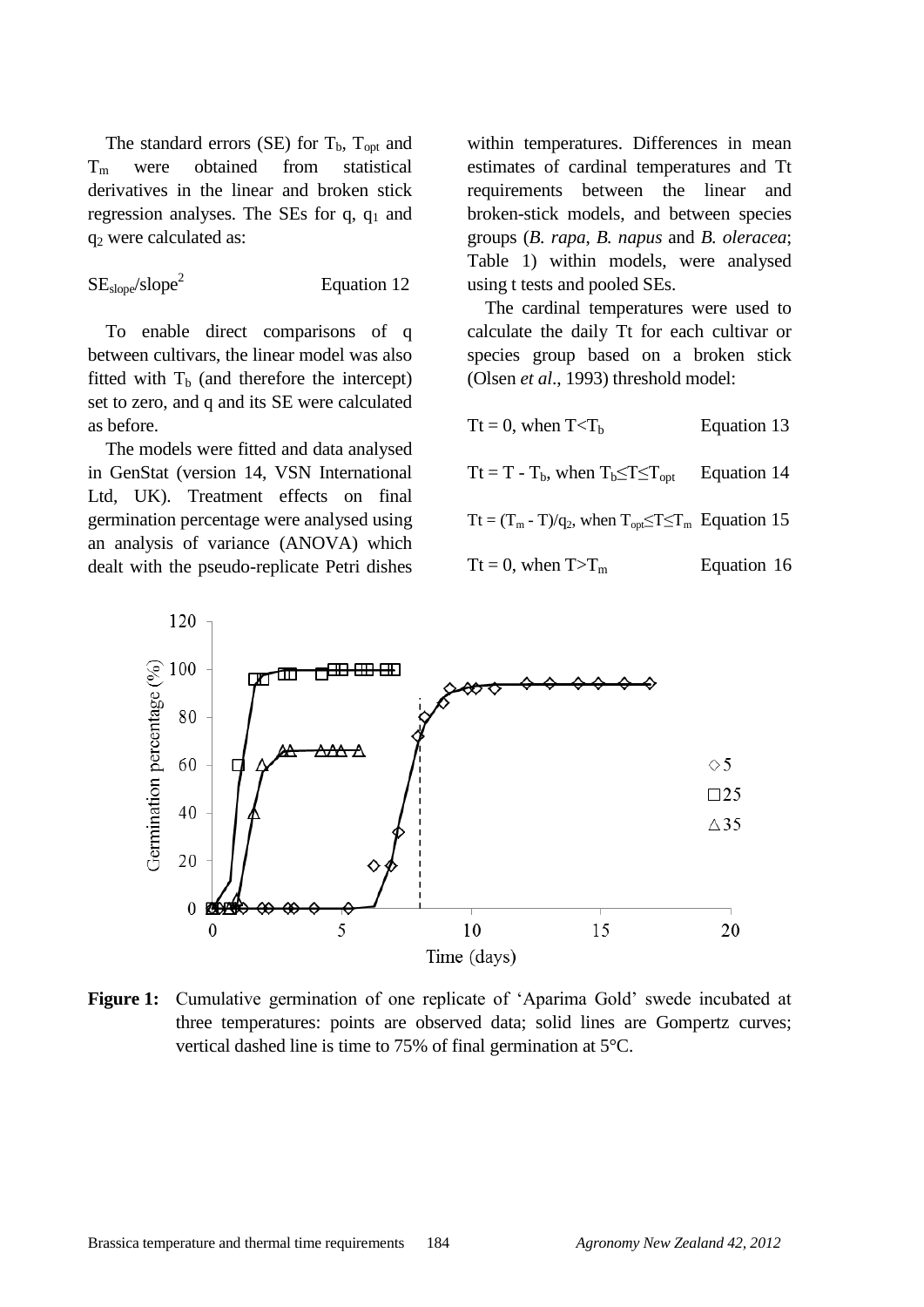# **Results**

### **Germination percentage**

The cumulative germination percentages over time were accurately described by the Gompertz curves (average  $R^2=98$ ), as shown in Figure 1 for one replicate of "Aparima Gold" swede at three temperatures.

The final germination of each cultivar differed across temperatures (Table 2). Germination was between 90 and 100% from 5 to 30°C for "Aparima Gold", from

10 to 35°C for 'Barkant', 'Green Globe', 'Pasja' and 'Goliath', and from 12 to 30°C for "Titan". It was above 79% from 5 to 30°C for "Gruner" (except at 15°C) and from 5 to 25°C for "Regal", but for *Raphanobrassica* it was 76-87% from 12 to 25°C. At 5°C germination was only 29-45% for 'Barkant', 'Green Globe', 'Titan' and *Raphanobrassica*. At 35°C it was less than 15% for "Gruner", "Regal" and *Raphanobrassica*, and at 38°C there was little or no germination for all cultivars except 'Barkant', 'Green Globe' and 'Pasja'.

**Table 2:** Final germination percentages of nine cultivars of forage brassica incubated at different temperatures (T) at Lincoln University, Canterbury: means of predicted data from the Gompertz curves; bold values are ≥85% of the maximum final germination obtained for each cultivar within temperatures; SED=4.37.

|                 | ີ       |             |       |              |                      |      |      |       |          |
|-----------------|---------|-------------|-------|--------------|----------------------|------|------|-------|----------|
| $T (^{\circ}C)$ | Barkant | Green Globe | Pasja | Aparima Gold | Goliath Titan Gruner |      |      | Regal | Raphano. |
| 5               | 28.9    | 45.0        | 61.9  | 92.4         | 85.7                 | 30.2 | 79.3 | 83.8  | 42.0     |
| 10              | 91.4    | 96.2        | 96.0  | 97.0         | 98.7                 | 86.5 | 85.8 | 85.9  | 66.2     |
| 12              | 99.3    | 96.1        | 98.4  | 98.0         | 99.3                 | 94.2 | 88.2 | 85.8  | 76.2     |
| 15              | 99.9    | 99.8        | 98.2  | 97.7         | 98.3                 | 92.6 | 68.2 | 93.1  | 86.5     |
| 20              | 100.0   | 100.0       | 96.4  | 99.0         | 99.8                 | 96.1 | 85.2 | 89.0  | 77.7     |
| 25              | 99.4    | 99.4        | 97.2  | 96.3         | 100.0                | 94.4 | 84.5 | 79.8  | 77.8     |
| 30              | 98.9    | 99.4        | 96.5  | 95.6         | 98.5                 | 90.1 | 81.2 | 71.3  | 45.4     |
| 35              | 98.6    | 97.4        | 94.4  | 59.3         | 91.5                 | 79.6 | 11.2 | 5.9   | 14.5     |
| 38              | 73.6    | 65.9        | 76.0  | 0.0          | 5.6                  | 0.0  | 1.3  | 2.0   | 5.4      |

#### **Germination rate**

The germination rate (1/days to 75% final germination) increased linearly as temperature increased from 5 to approximately 25-30°C, but then decreased as temperature increased to 35/38°C (Figure 2). At 35 and 38°C the germination rate was recorded as zero for cultivars with 15% or less germination (Table 2).

The temperature range used for the linear model differed among cultivars (Table 3 and Figure 2). The 35 and 38°C temperatures were excluded from all linear analyses, 30°C was excluded for "Aparima Gold' and 'Titan', and 25 and 30°C were excluded for 'Barkant', 'Pasja', 'Gruner', "Regal" and *Raphanobrassica*, because they were all above the linear range (Figure 2). When these results were removed, the linear model gave a reasonable fit  $(R^2=86-99)$  and suggested that the Tt required from sowing to 75% final germination was generally similar between cultivars of each species, but it was lower for *B. rapa* than *B. napus*, which required less Tt than *B. oleracea* (P<0.05). The mean  $T<sub>b</sub>$ s for *B. rapa* (1.1<sup>o</sup>C) and *B. oleracea* (3.6°C) cultivars were not significantly different, but 'Aparima Gold' had a lower (P<0.05)  $T<sub>b</sub>$  (1.2°C) than 'Titan' (4.6°C) within *B. napus*.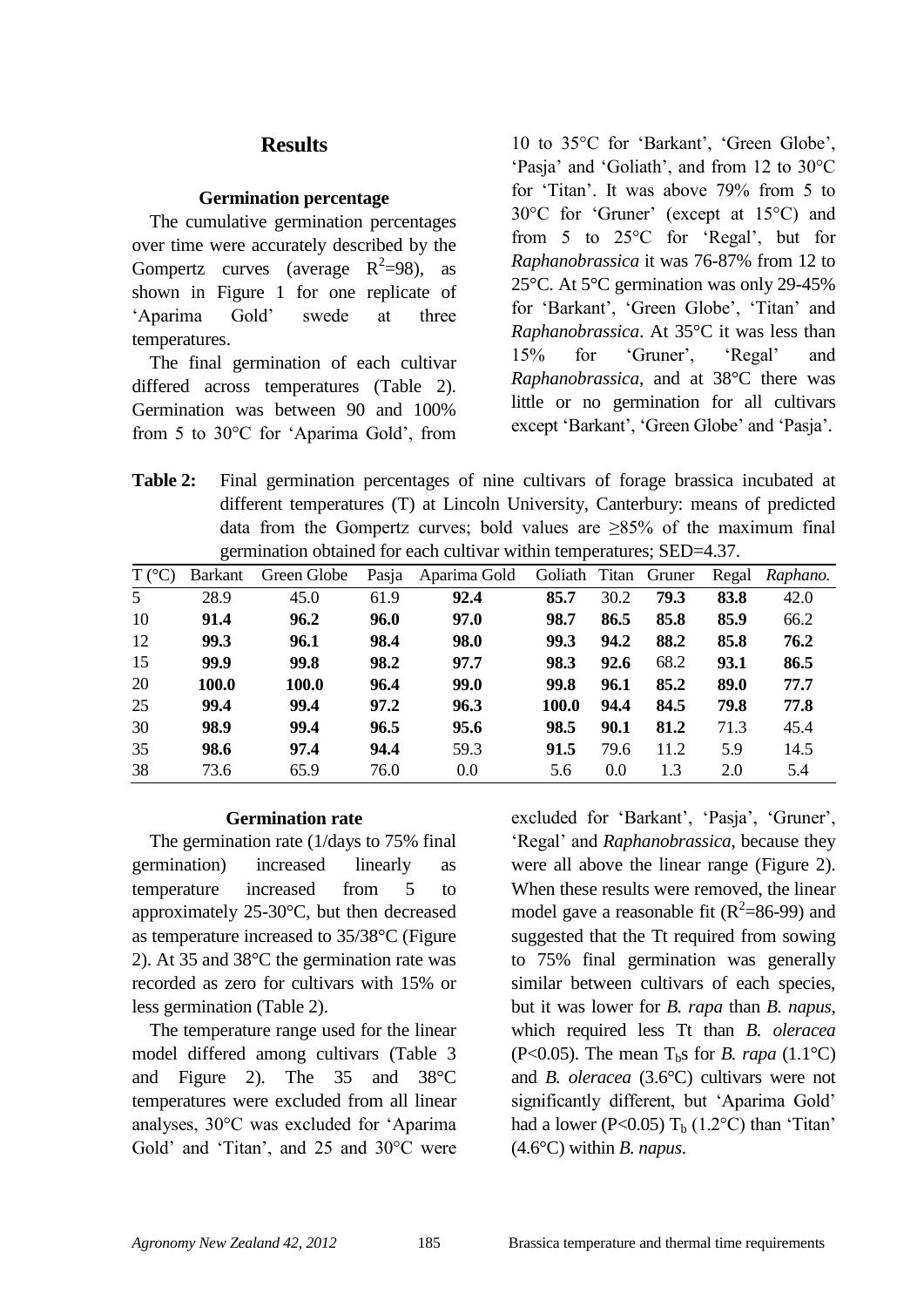

Figure 2: Germination rates of nine cultivars of forage brassica incubated at different temperatures: points are observed data; dashed lines are linear models, solid lines are broken stick models.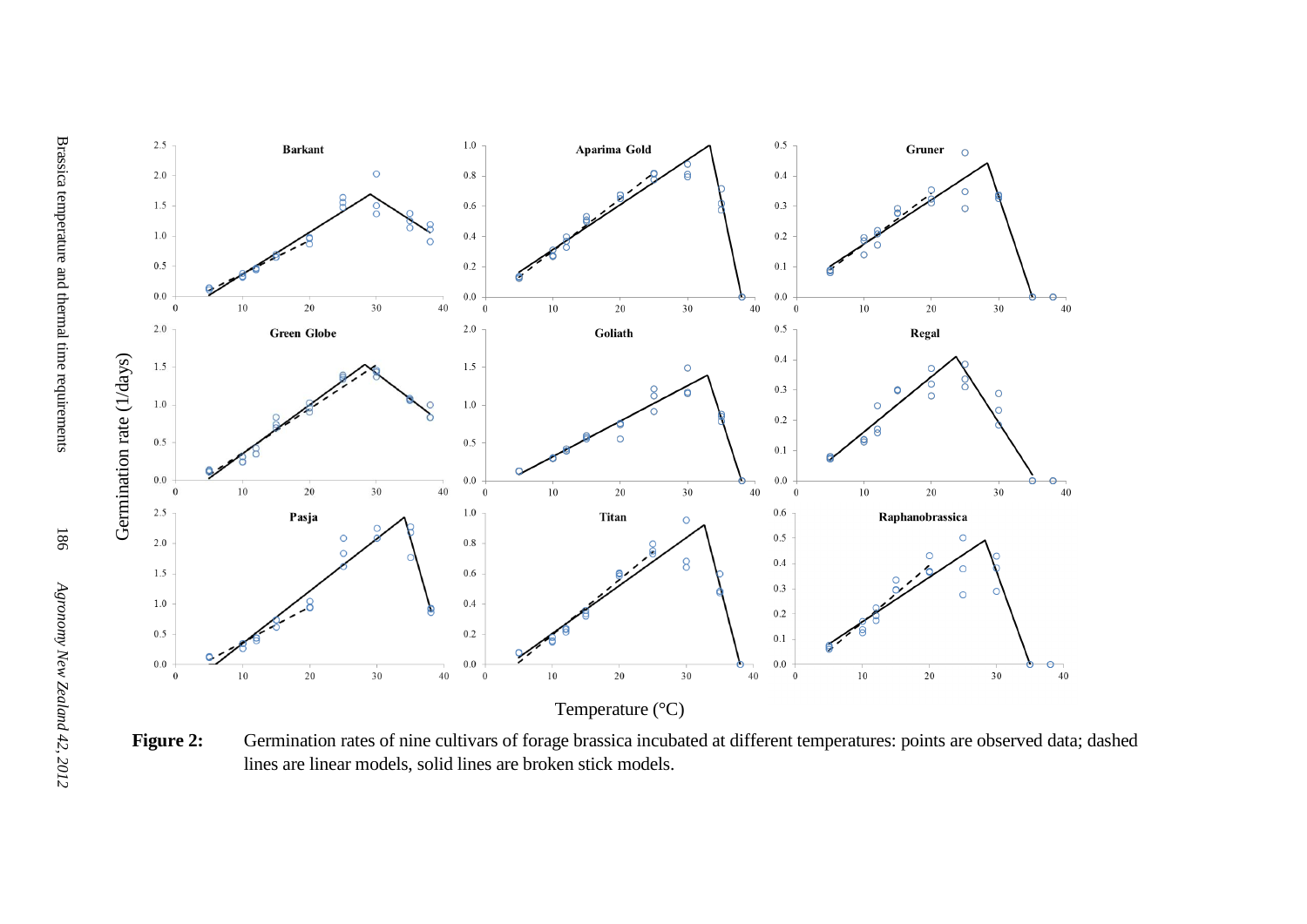| brassica cultivals, whill the filled temperature range. |                       |           |                 |                 |                 |                  |  |  |  |  |
|---------------------------------------------------------|-----------------------|-----------|-----------------|-----------------|-----------------|------------------|--|--|--|--|
| Cultivar                                                | T range $(^{\circ}C)$ | $R^2$ (%) | T <sub>b</sub>  | q               | q $(T_b=0)$     | $R^2(T_b=0)$ (%) |  |  |  |  |
| <b>Barkant</b>                                          | $5-20$                | 97.9      | $3.2 \pm 0.41$  | $18.2 \pm 0.70$ | $23.4 \pm 0.82$ | 92.6             |  |  |  |  |
| Green Globe                                             | $5 - 30$              | 95.4      | $3.8 \pm 0.75$  | $17.1 \pm 0.84$ | $21.0 \pm 0.75$ | 91.6             |  |  |  |  |
| Pasja                                                   | $5-20$                | 95.8      | $3.7 \pm 0.77$  | $17.1 \pm 0.96$ | $22.9 \pm 1.06$ | 88.7             |  |  |  |  |
| Aparima Gold                                            | $5-25$                | 98.5      | $1.2 \pm 0.44$  | $29.0 \pm 0.87$ | $31.0 \pm 0.46$ | 98.1             |  |  |  |  |
| Goliath                                                 | $5-30$                | 93.6      | $3.1 \pm 0.92$  | $21.3 \pm 1.25$ | $25.2 \pm 0.89$ | 91.2             |  |  |  |  |
| Titan                                                   | $5-25$                | 96.6      | $4.6 \pm 0.54$  | $27.4 \pm 1.26$ | $37.3 \pm 1.72$ | 88.7             |  |  |  |  |
| Gruner                                                  | $5-20$                | 93.7      | $-0.4 \pm 1.82$ | $59.5 \pm 4.10$ | $58.0 \pm 1.41$ | 94.1             |  |  |  |  |
| Regal                                                   | $5-20$                | 85.8      | $1.1 \pm 1.34$  | $54.9 \pm 5.93$ | $59.6 \pm 2.58$ | 86.1             |  |  |  |  |
| Raphanobrassica                                         | $5-20$                | 93.9      | $2.6 \pm 0.75$  | $44.3 \pm 3.03$ | $54.0 \pm 2.05$ | 90.8             |  |  |  |  |
| B. rapa                                                 |                       |           | $3.6 \pm 0.66$  | $17.5 \pm 0.83$ | $22.4 \pm 0.87$ |                  |  |  |  |  |
| B. napus spp. biennis                                   |                       |           | $3.9 \pm 0.77$  | $24.4 \pm 1.12$ | $31.2 \pm 1.27$ |                  |  |  |  |  |
| B. oleracea                                             |                       |           | $1.1 \pm 1.37$  | $52.9 \pm 4.52$ | $57.2 \pm 2.07$ |                  |  |  |  |  |

**Table 3:** Estimates  $\pm$ SE of the base temperature  $(T_b)$  and thermal time requirements  $(q, also)$ with  $T<sub>b</sub>$  set to zero) from the linear model for the germination rate of nine forage brassica cultivars, within the linear temperature range.

The linear model with  $T<sub>b</sub>$  adjusted to zero had  $R^2$ =86-98 within the linear temperature range and estimated Tt requirements for germination which were consistent with the first linear model (Table 3).

The complete temperature range (5 to 38°C) was used for the broken stick model for most cultivars (Table 4 and Figure 2). For *B. oleracea,* the 38°C temperature was excluded from the broken stick analyses because germination rate was already zero at 35°C. The broken stick model  $(R^2=86$ -97) estimated similar  $T_b$  and Tt values to those found by the linear model for *B. napus* and *B. oleracea*. However, the Tt required for *B. rapa* was 14°C days above a  $T<sub>b</sub>$  of 5.1°C based on the broken stick model compared with 22°C days above 3.6°C from the linear model (P<0.05). Germination rates of *B. rapa* at 5°C were underestimated by the broken stick model, but they were accurately predicted by the linear model, and the two models intersected at about 10°C (Figure 2). Therefore, the broken stick model was modified for *B. rapa* to consider the linear model as a third line segment when T<10<sup>o</sup>C.

The mean  $T<sub>b</sub>$  for the *B. rapa* cultivars  $(5.1^{\circ}$ C) was higher (P<0.05) than the mean for *B. oleracea* cultivars (-0.1°C), and 'Aparima Gold' had a lower (P<0.05)  $T<sub>b</sub>$  (- $0.6$ °C) than 'Goliath'  $(3.1$ °C) and 'Titan' (3.5°C) based on the broken stick model (Table 4).

The broken stick model suggested  $T_{\text{opt}}$ was similar at 32°C for *B. rapa*, *B. napus* and "Aparima Gold", but lower (P<0.05) for *B. oleracea* at 27°C (Table 4). The Tt required for germination at supra-optimum temperatures  $(q_2)$  was lowest (P<0.05) for *B. napus* and highest for *B. oleracea* (Tables 3 and 4).

#### **Daily thermal time**

The response of daily Tt to temperature was calculated for each species group based on the mean cardinal temperatures derived from the broken stick development models (Figure 3), except for "Aparima Gold" that had a separate model. For *B. rapa*, Tt increased linearly from  $T_b$  until 10°C at a rate of 0.77°C days/°C and then at 1.0°C days/ $\rm ^{o}C$  until the mean T<sub>opt</sub> of 32 $\rm ^{o}C$ , before dropping to zero again at a mean  $T_m$  of 48°C. For *B. napus* spp. *biennis*, "Aparima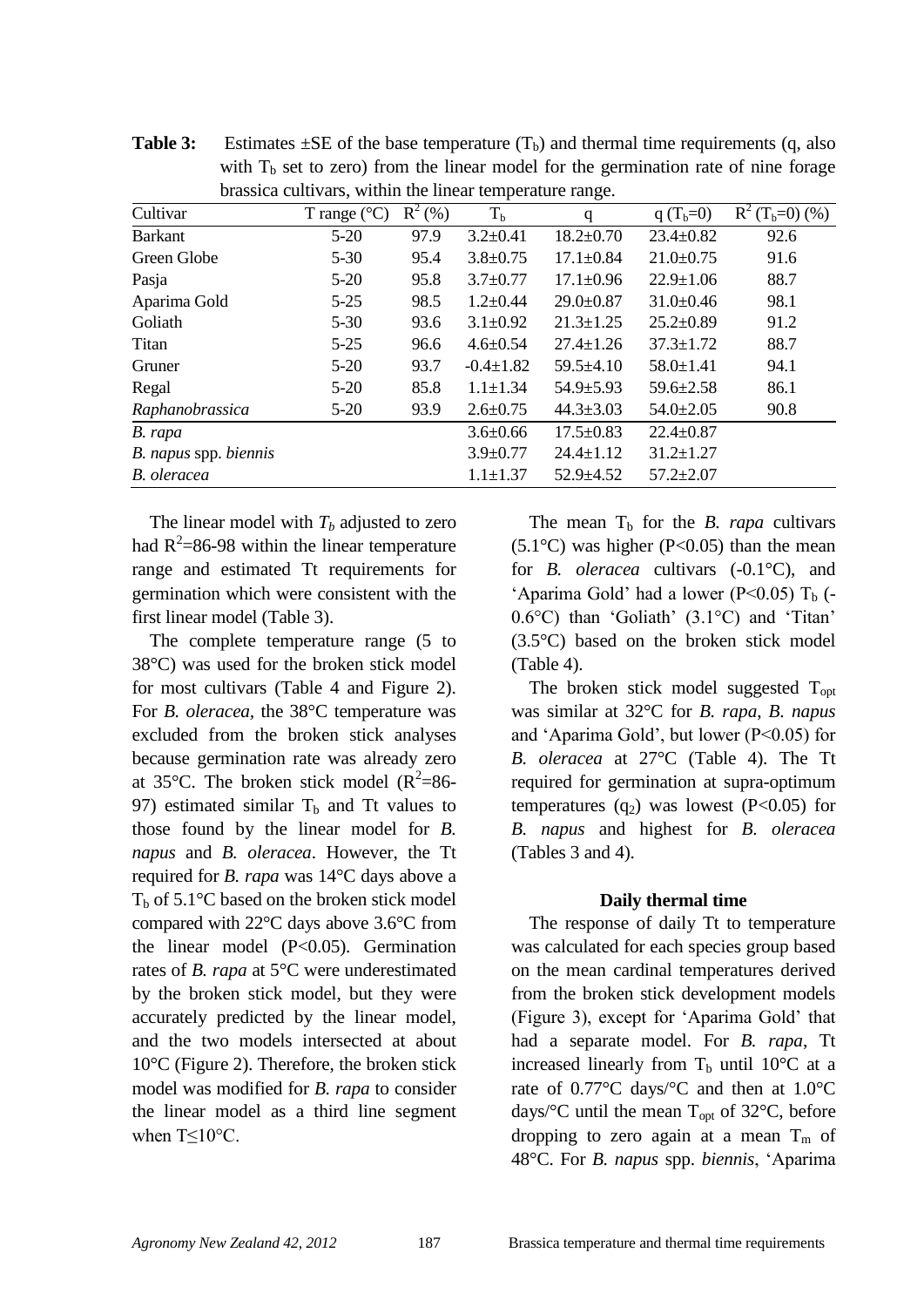| Gold' and <i>B. oleracea</i> , Tt increased by            |  |  |  |  |  |
|-----------------------------------------------------------|--|--|--|--|--|
| 1.0°C days/°C from $T_b$ until the $T_{\text{opt}}$ of 32 |  |  |  |  |  |

and 27°C respectively, and then decreased to zero at  $T_m$  of 38 and 35 $\degree$ C respectively.

**Table 4:** Estimates  $\pm$ SE of the base  $(T_b)$ , optimum  $(T_{opt})$  and maximum  $(T_m)$  cardinal temperatures and thermal time requirements above  $(q_1)$  and below  $(q_2)$  the  $T_{opt}$  from the broken stick model for the germination rate of nine forage brassica cultivars.

| Cultivar              | T range ( $^{\circ}$ C) R <sup>2</sup> (%) |      | T <sub>b</sub>  | $T_{opt}$       | $T_{m}$         | $q_1$           |                 |
|-----------------------|--------------------------------------------|------|-----------------|-----------------|-----------------|-----------------|-----------------|
|                       |                                            |      |                 |                 |                 |                 | $q_2$           |
| <b>Barkant</b>        | $5 - 38$                                   | 92.0 | $4.7 \pm 0.91$  | $29.1 \pm 0.90$ | $52.9 \pm 3.99$ | $14.4 \pm 1.11$ | $14.1 \pm 2.99$ |
| Green Globe           | $5 - 38$                                   | 96.5 | $4.6 \pm 0.55$  | $28.3 \pm 0.57$ | $51.1 \pm 2.16$ | $15.4 \pm 0.72$ | $14.9 \pm 1.89$ |
| Pasja                 | $5 - 38$                                   | 94.0 | $5.9 \pm 0.77$  | $34.1 \pm 0.36$ | $40.3 \pm 0.52$ | $11.6 \pm 0.66$ | $2.6 \pm 0.33$  |
| Aparima Gold          | $5 - 38$                                   | 96.4 | $-0.6\pm0.93$   | $33.3 \pm 0.24$ | $38.0\pm0.10$   | $33.7 \pm 1.64$ | $4.7 \pm 0.33$  |
| Goliath               | $5 - 38$                                   | 94.9 | $3.1 \pm 0.85$  | $33.0 \pm 0.33$ | $38.0 \pm 0.19$ | $21.4 \pm 1.15$ | $3.6 \pm 0.33$  |
| Titan                 | $5 - 38$                                   | 91.6 | $3.5 + 1.02$    | $32.7 \pm 0.46$ | $38.0 \pm 0.26$ | $31.6 \pm 2.08$ | $5.8 \pm 0.71$  |
| Gruner                | $5 - 35$                                   | 91.6 | $-2.0 \pm 1.63$ | $28.3 \pm 0.45$ | $35.0 \pm 0.32$ | $68.4 \pm 6.27$ | $15.1 \pm 1.38$ |
| Regal                 | $5 - 35$                                   | 88.0 | $1.1 + 1.47$    | $23.7 \pm 0.71$ | $35.6 \pm 0.69$ | $54.9 \pm 6.54$ | $29.1 \pm 2.90$ |
| Raphanobrassica       | $5 - 35$                                   | 86.0 | $0.4 \pm 1.79$  | $28.3 \pm 0.60$ | $35.0 \pm 0.45$ | $56.6 \pm 6.53$ | $13.6 \pm 1.72$ |
| B. rapa               |                                            |      | $5.1 \pm 0.76$  | $30.5 \pm 0.65$ | $48.1 \pm 2.64$ | $13.8 \pm 0.85$ | $10.5 \pm 2.05$ |
| B. napus spp. biennis |                                            |      | $3.3 \pm 0.94$  | $32.9 \pm 0.63$ | $38.0 \pm 0.50$ | $26.5 \pm 1.30$ | $4.7 \pm 0.72$  |
| B. oleracea           |                                            |      | $-0.1 \pm 1.64$ | $26.8 \pm 0.60$ | $35.2 \pm 0.51$ | $59.9 \pm 6.45$ | $19.3 \pm 2.10$ |



**Figure 3:** Response of daily thermal time to temperature for the development of *B. rapa* (solid line), *B. napus* (dashed line), *B. oleracea* (dotted line) and "Aparima Gold" (dash-dot line).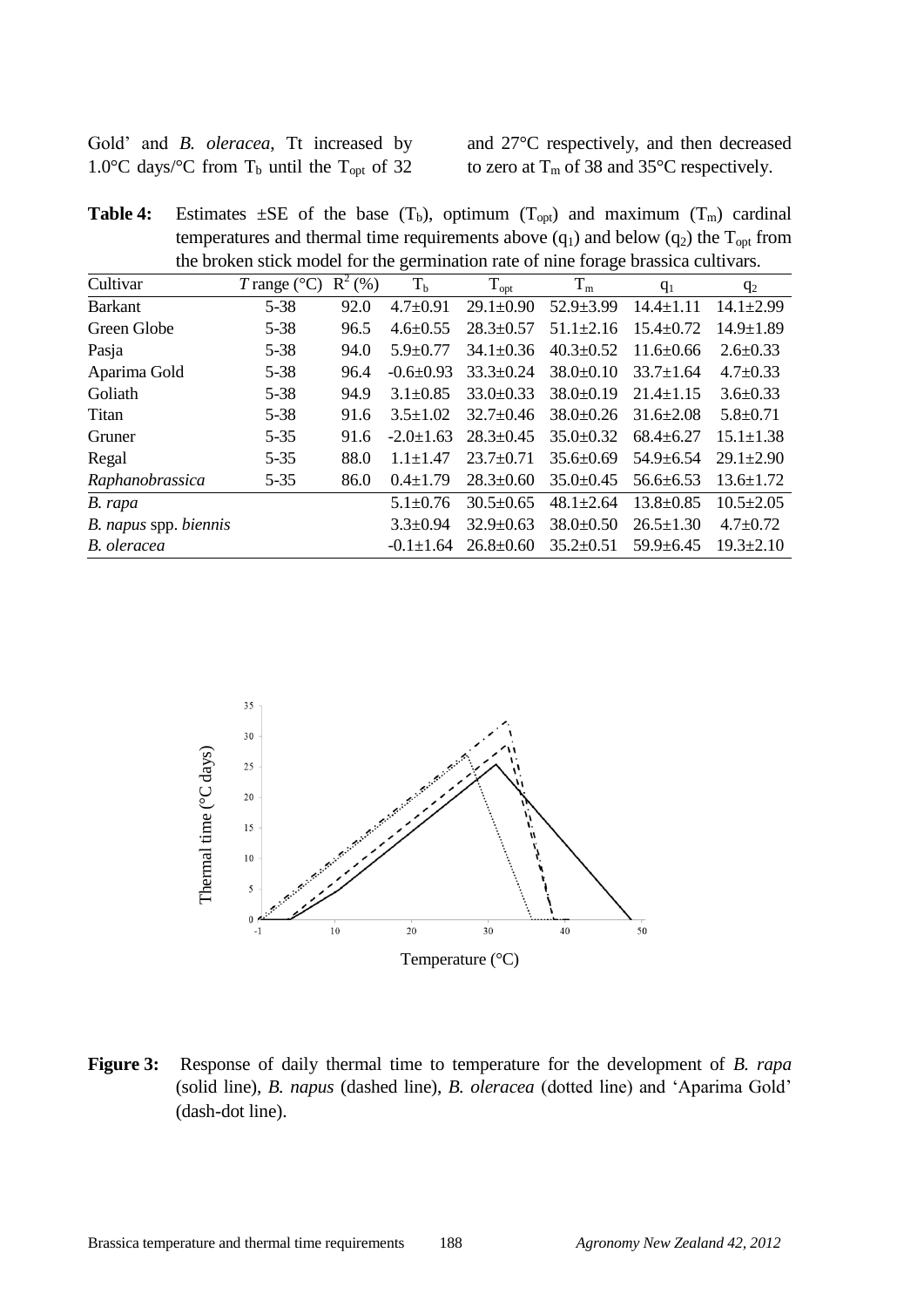### **Discussion**

The germination responses to temperature of most of the forage brassicas used in this study were species-dependent rather than cultivar, subspecies or hybriddependent, except for "Aparima Gold". The species by temperature interaction was evident in the final germination (Table 2), but was most obvious in germination rates (Figure 2). The wide range of temperatures that produced final germinations greater than 85% (Table 2) shows the potential germination of all cultivars was high. As temperatures moved from the optimum some cultivars still produced final germination percentages greater than 75%. However, germination rates were lower which indicates that final germination percentage was not a good indicator of germination rates.

Germination at optimal temperatures was fastest for the turnips and leaf turnip (*B. rapa*), intermediate for the swede and rapes (*B. napus*), and slowest for the kales and *Raphanobrassica* (*B. oleracea*) (Figure 2). However, germination at 5°C was slow for all cultivars, and at higher temperatures (35 and 38°C) cultivars of *B. rapa* germinated, but there was little or no germination from *B. napus* spp. *biennis*, "Aparima Gold" and *B. oleracea* cultivars. The intermediate germination rates from the swede and rape cultivars could have been expected because *B. napus* is a cross between *B. rapa* and *B. oleracea*. These species rather than cultivar effects were consistent with previous results for other temperate and tropical forage species (Angus *et al*., 1981; Moot *et al*., 2000). Thus, these results highlight a wide range of optimum temperatures that were species rather than cultivar specific.

Summarising results into repeatable coefficients required the broken stick development model. This enabled the

definition of cardinal temperatures and Tt requirements for each cultivar and species (Table 4). For example, the Tt required for germination at sub-optimum temperatures  $(q_1)$  was only a constant  $14^{\circ}$ C days for *B*. *rapa* and 60°C days for *B. oleracea*, but Tt accumulation  $(T - T_b)$  was slower for *B*. *rapa* up to  $T_{opt}$  because of a higher  $T_b$ . Therefore, germination rate was similar for both species at  $5^{\circ}$ C (about 0.1/day), but it was higher for *B. rapa* at optimum temperatures (approximately 1.9 compared with 0.5/day), which was also due to its slightly higher  $T_{opt}$  (31 compared with 27°C). Similarly, the Tt required at supraoptimum temperatures was less for *B. rapa* than *B. oleracea*  $(q_2)$ , but Tt accumulation  $(T_m - T)$  was faster for *B. rapa* due to its higher  $T_m$  (48 compared with 35 $\degree$ C), which meant it germinated faster. *B. napus* spp. *biennis* and 'Aparima Gold' were intermediate in response mainly because they required more Tt for germination (26.5 and 33.7°C days, respectively) than *B. rapa* and less Tt than *B. oleracea* up to  $T_{\text{opt}}$ , but also due to their similar  $T_b$  and  $T_m$  to *B*. *oleracea*, highest  $T_{opt}$  (33°C) and lowest Tt requirement above  $T_{\text{opt}}$ .

The linear model described the species effects on the temperature response, but over a narrow temperature range. It was applied from 5 to 20, 25 or 30°C, depending on the cultivar (Table 3), because the germination rates appeared to deviate from the linear Tt assumption (Angus *et al*., 1981) at warmer temperatures (Figure 2). In contrast the broken stick model was more appropriate because it estimated  $T_{\text{opt}}$  and  $T_{\text{m}}$ on the basis that the response was approximately linear both below and above the  $T_{\text{opt}}$ . This assumption of a linear relationship between temperature and development rate has been a criticism of the Tt approach (Angus *et al*., 1981; Streck *et*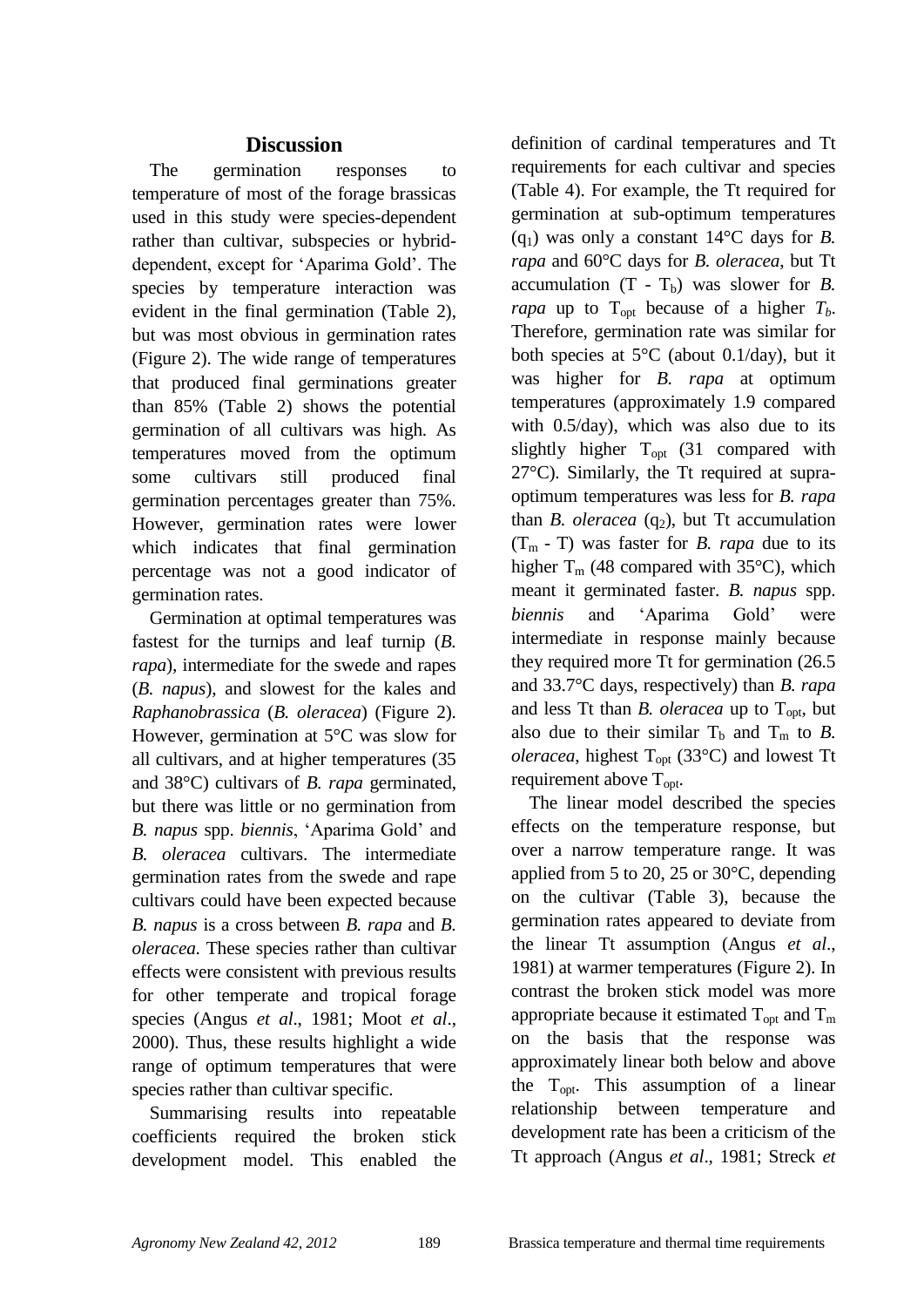*al*., 2008). However, the linear approach is useful because it quantifies each temperature response as a single Tt requirement for the range of temperatures that forage brassicas are likely to experience in the field.

Similar estimates of  $T<sub>b</sub>$  and Tt requirements were obtained by both models for *B. napus* and *B. oleracea*, but the Tt required for *B. rapa* was higher for the linear model (Tables 3 and 4). Furthermore, the  $T_b$  for *B. rapa* was 3.6°C for the linear model and 5.1°C for the broken stick model. Although this difference was not significant, the broken stick model did not account for germination observed at 5°C (Figure 2) and thus its estimations of  $T_b$  and Tt require further investigation. The linear model estimated  $T_b$  and Tt from the fitting of a smaller range of temperatures and therefore explained the nonlinear behaviour of the response at suboptimal temperatures (Wilson *et al*., 1995). Figure 2 shows there was a difference in the rate of increase in germination from  $T_b$  up to 10<sup>o</sup>C and from 10°C to Topt for *B. rapa* cultivars. The broken stick model was therefore modified to consider the linear model as a third line segment when temperatures were  $\leq 10^{\circ}$ C (Figure 3).

The  $T<sub>b</sub>$  and Tt requirements estimated in this study showed that *B. rapa* (turnips) required the least Tt, followed by *B. napus* spp. *biennis* (rape) and "Aparima Gold", while *B. oleracea* (kale) cultivars had the highest Tt requirement to reach 75% of final germination. The next step is to determine if the cardinal temperatures defined in this study are appropriate for other stages of vegetative development of brassica cultivars, and evaluate the performance of the daily Tt models proposed here.

### **Conclusions**

- (1) Cultivars of the same species, or related to the same species through crossings, had similar cardinal temperatures and Tt requirements for germination, except "Aparima Gold".
- (2) The broken stick model was the most appropriate to estimate cardinal temperatures and Tt requirements and to develop a daily Tt model for germination of brassicas species, although minor changes were made to the model for *B. rapa.*
- (3) Turnip (*B. rapa*) cultivars required 17°C days above a  $T_b$  of 3.6°C until 10°C, and 14°C days from 10°C until a  $T_{\text{opt}}$  of 31 $\textdegree$ C for germination.
- (4) Rape (*B. napus* spp. *biennis*) cultivars required 26.5 $\degree$ C days above a  $T_b$  of 3.3°C, and "Aparima Gold" swedes required 34 $\degree$ C days above a T<sub>b</sub> of -0.6 $\degree$ C for germination, until a  $T_{\text{opt}}$  of 33 $^{\circ}$ C.
- (5) Kale and *Raphanobrassica* (*B. oleracea*) cultivars required 60°C days above a  $T_b$  of 0°C for germination until a T<sub>opt</sub> of 27 $\mathrm{C}$ .
- (6) Estimates of  $T_m$  were 48<sup>o</sup>C for *B. rapa*, 38°C for *B. napus* spp. *biennis* and "Aparima Gold", and 35°C for *B. oleracea*.

### **Acknowledgements**

We thank Dr Richard Sedcole for assistance with the statistical analyses.

# **References**

Adams, C., Scott, W.R., Wilson, D.R. and Purves, L. 2005. Dry matter accumulation and phenological development of four brassica cultivars sown in Canterbury. *Agronomy New Zealand* 35: 1-18.